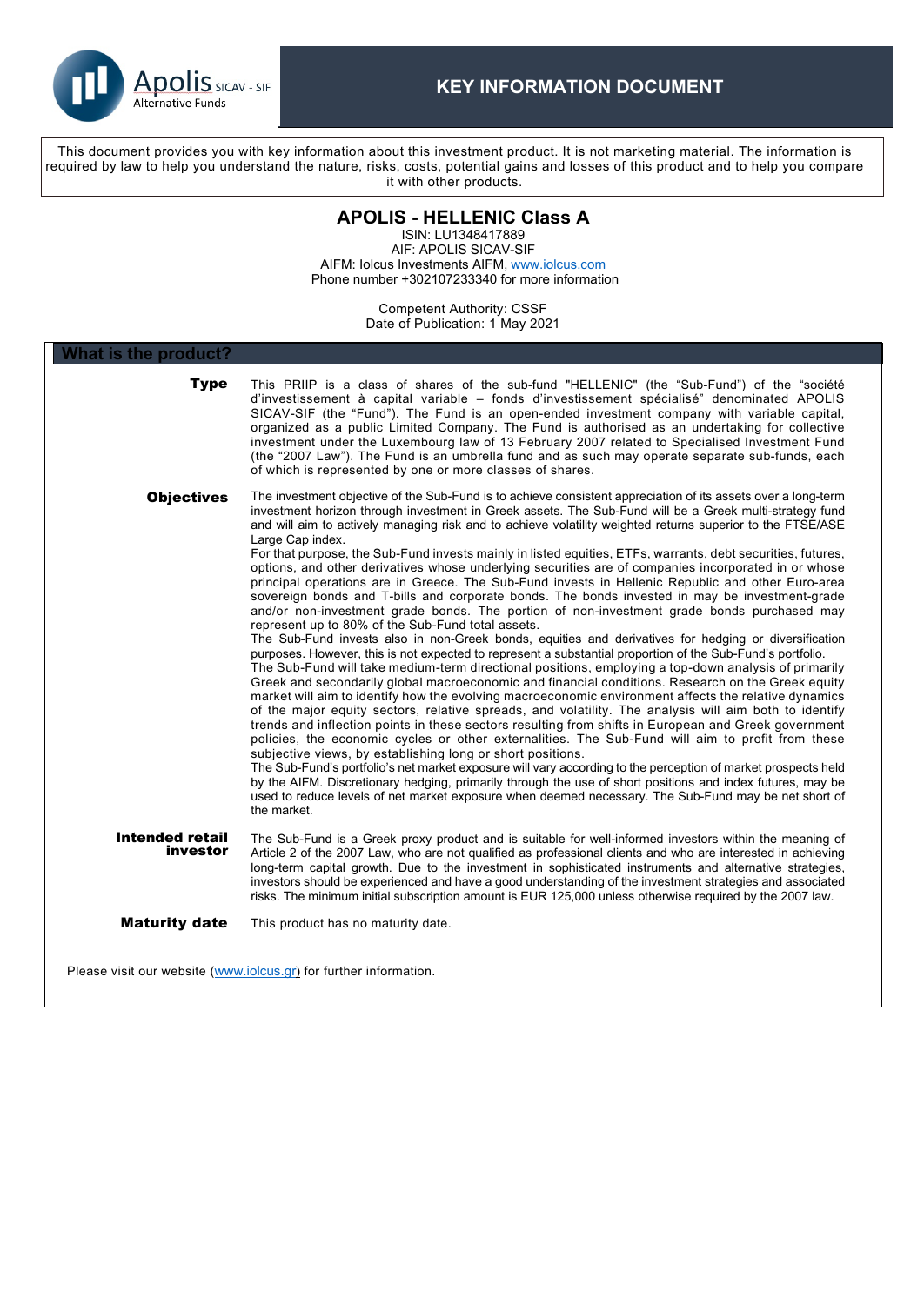#### **Risk indicator**



Lower Risk Higher Risk

The risk indicator assumes you keep the product for 5 years.

The summary risk indicator is a guide to the level of risk of this product compared to other products. It shows how likely it is that the product will lose money because of movements in the markets or because we are not able to pay you.

We have classified this product as 6 out of 7, which is the second highest risk class.

Risks Related to investing in Greece: Securities markets in Greece are relatively small in size and less correlated to global economic cycles and subsequently are subject to greater risks associated with market volatility, lower market capitalization, lower trading volume and illiquidity. The investable universe of Greek companies in which the Sub-Fund may invest is limited and thus investments are concentrated and not greatly diversified. Greece's economy is dependent on tourism income and a potential extension of pandemic-related restrictions could have negative consequences on it. Greece has high levels of public debt and is currently rated (12/2017) as non-investment grade by major rating agencies. The Greek government has imposed financial restrictions in the free movement of capital.

This product does not include any protection from future market performance, so you could lose some or all your investment.

If the product is not able to pay you what is owed, you could lose some or all of your investment.

This rates the potential losses from future performance at a "high" level, and poor market conditions are likely to impact the capacity of this product to pay you.

| <b>Performance Scenarios</b> |                                     |           |           |                                                   |  |  |
|------------------------------|-------------------------------------|-----------|-----------|---------------------------------------------------|--|--|
| Investment: EUR 10 000       |                                     |           |           |                                                   |  |  |
| <b>Scenarios</b>             |                                     | 1 Year    | 3 Years   | 5 Years<br>(Recommended<br><b>Holding Period)</b> |  |  |
| <b>Stress scenario</b>       | What you might get back after costs | 6 137.16  | 4768.06   | 3752.28                                           |  |  |
|                              | Average return each year            | $-38.6\%$ | $-21.9%$  | -17.8%                                            |  |  |
| Unfavourable Scenario        | What you might get back after costs | 8 271.04  | 8 535.80  | 9452.83                                           |  |  |
|                              | Average return each year            | $-17.3%$  | $-5.1\%$  | $-1.1\%$                                          |  |  |
| Moderate scenario            | What you might get back after costs | 11 507.97 | 14 903.16 | 19 300.04                                         |  |  |
|                              | Average return each year            | 15.1%     | 14.2%     | 14.1%                                             |  |  |
| Favourable scenario          | What you might get back after costs | 15 434.10 | 25 081.68 | 37 983.82                                         |  |  |
|                              | Average return each year            | 54.3%     | 35.9%     | 30.6%                                             |  |  |

This table shows the money you could get back over the next 5 years, under different scenarios, assuming that you invest EUR 10 000. The scenarios shown illustrate how your investment could perform. You can compare them with the scenarios of other products. The scenarios presented are an estimate of future performance based on evidence from the past on how the value of this investment varies, and are not an exact indicator. What you get will vary depending on how the market performs and how long you keep the investment/product. The stress scenario shows what you might get back in extreme market circumstances, and it does not take into account the situation where we are not able to pay you. The figures shown include all the costs of the product itself, but may not include all the costs that you pay to your advisor or distributor. The figures do not take into account your personal tax situation, which may also affect how much you get back.

## **What happens if the Sub-Fund is unable to pay out?**

The investor may face a financial loss (equal to some or all of the investor's investments) due to the default of the Sub-Fund. Such a potential loss is not covered by any investor compensation or guarantee scheme.